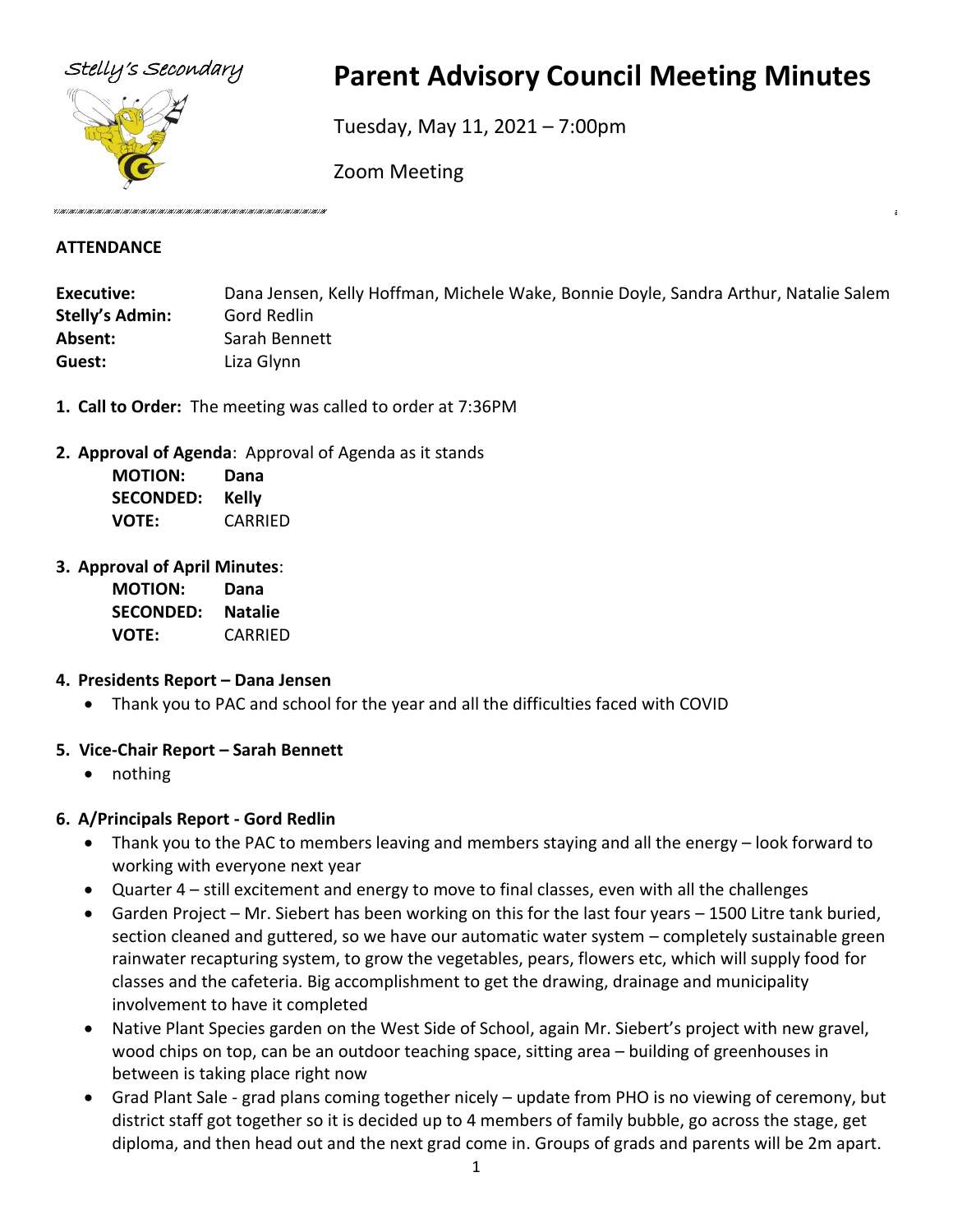- Super Saturday June 12 from 10am 6pm video in finest outfits 20 minute shifts, groups up to 8, then outside of MPR for some other photo ops and grabbing swag bags provide from parent committee
- June  $18<sup>th</sup>$  walk of honour lined up in cohort, caps and gowns, walk through the school to firelane in back, through science lab, hallways, will be just staff on the Friday after school, assemble into gym in cohorts, then assemble on field, where drone footage will take a group picture and incorporate into end of year video. Afterwards, a BBQ setup with stations for "grab and go" for grads and teachers, keeping to small numbers, socially distanced, staff and kids grab some food, chatter and connect
- June 30<sup>th</sup> car parade for grads and families, lots of fun happening, many staff will be there as it's the last administrative work day – great experience for the kids. Sandra updated, municipality want to be involved, and have the route go past the hall and staff from there want to come out and represent
- Fire Drill last one done 6 this year plus 2 earth quake drills completed and a complete lockdown all done, Mr. Braun headed this up, went very smoothly
- Anti-Racism workshop very sensitive and challenging topic to learn. Wonderful speakers, women's national rugby team rep attended – great interaction with workshop sessions, teachers enjoyed it and impressed and was very well attended. First opportunity to equip staff with appropriate tools, wording, and language to use for a greater comfort level to talk to students. Will be standing item on staff agenda. Sub-committee of professional development team – ART (anti-racism team) will be forming up
- Piloting Math 9 this quarter looking at proficiency scale at the grade 9 level to move away from percent scale to proficiency scale. This will be the new model in the year 2022/2023.
- Piloting MyBluePrint Project grade 9 online learning document, parents can also connect to, to talk about educational process, interactive dialogue with their child online on a day-to-day basis as well as the teacher. Core competency self-assessments (CCSA) – which are done this year for the first time. Being combined with two course – CLE and CLC. Gives them a chance to build their education plan, set goals.
- Transition activity with Bayside and actually North Saanich students coming to Stelly's as well leadership students have asked them for questions, getting together and talking about it, and giving the chance for dialogue between current grade 11's and current grade 8's. this is something that usually takes place when the grade 8's visit the school which isn't happening this year.
- Timetable Semester or Quarter unknown at this time. School district has advised they will have an update by end of June – Gord is working to have both in place. Is looking promising.
- Update on Sally Hansen (Principal on leave) hope to have more information moving forward
- Darcy question on vaccination at school for COVID just the talk in the news so far, nothing has been mentioned from the Board – possible update after May long weekend

# **7. COPACS Report (verbal) – Bonnie Doyle**

• BCCPAC AGM took place two weeks ago. The meeting felt rushed and COPACS requested that motions be heard from the floor. That motion was tabled to the end of the meeting after all resolutions would be heard. The AGM did run long and only 12 of the 20 Proposed Resolutions were voted on. COPACS and Victoria School District requested a separate meeting to finish voting on the remaining resolutions and to take any resolutions from the floor given the extraordinary year of covid. It was also stated that as there was no BCCPAC AGM last year and that not all resolutions were heard this year, it would be in fact 3 years before some of the Resolutions were discussed. This request was met with hesitancy from the BCCPAC Executive with no definitive reasons for the hesitancy, the membership then voted in overwhelming favour for another meeting to occur this year and for the remaining business of resolutions to be completed. COPACS is spear-heading a resolution that has BCCPAC advocate on the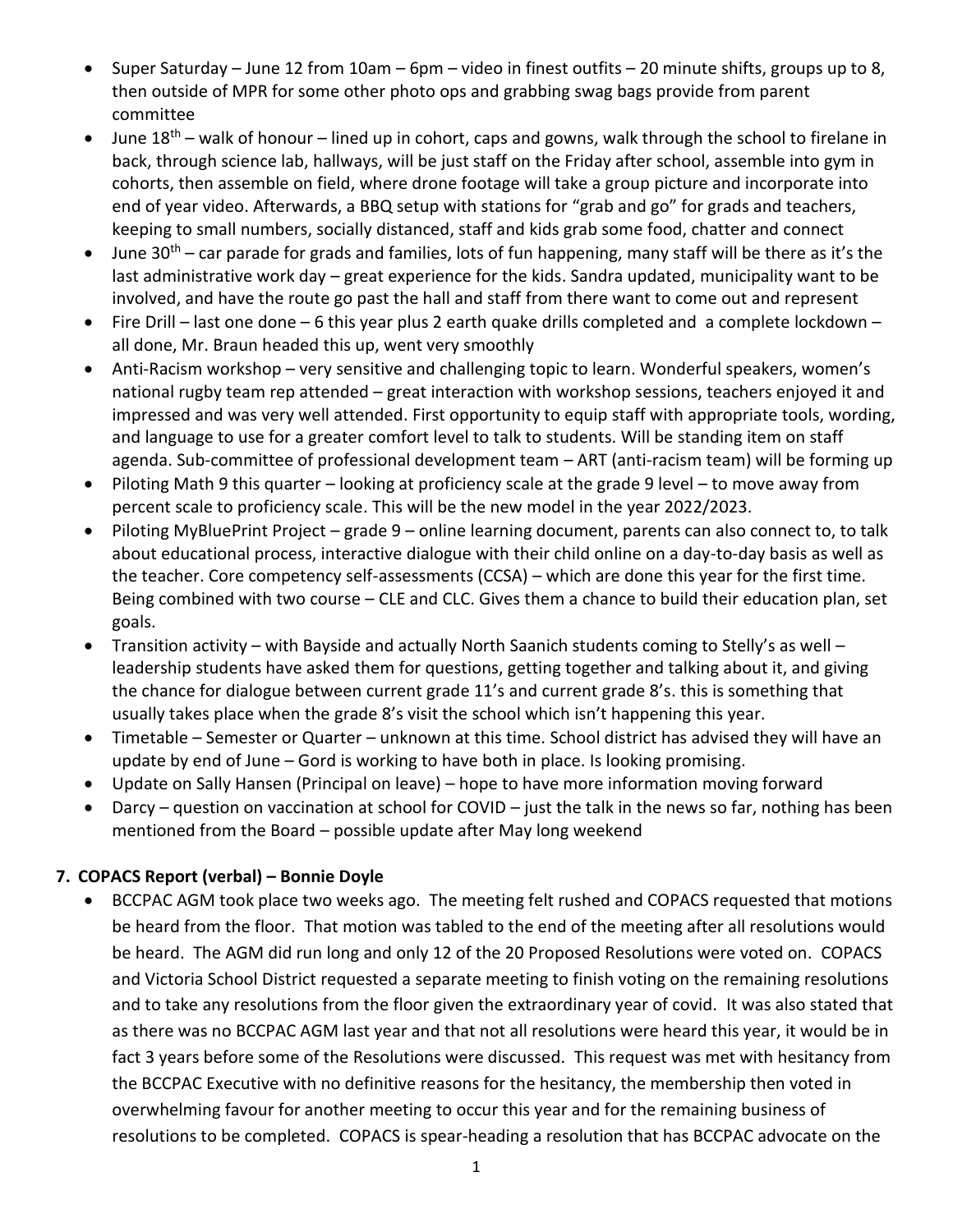behalf of parents with the Ministry of Education to using inflationary funding for schools per student funding model. It should be noted this is also now being reviewed by the district for ways they too can advocate the government for these changes as well. The next COPACS meeting will be Thursday, May 13, 2021.

#### **8. Canadian Parents for French (CPF) Report – Sandra Arthur**

- French public speaking contest no entries from Stelly's, but received some from Bayside was a virtual contest, semi-final judging with local judge – entries will be rolled into BC and Yukon level
- Request from French dept in Stelly's to fund some library books will be going to vote in June
- CPF BC and Yukon in recognition of challenges for Grade 12's studying French in pandemic will have double graduation pins
- Maple Syrup fundraiser is available \$12/can available until Friday
- Need a new rep for Stelly's. Recommended to assemble at beginning of Sept and the newsletter can be utilized to source out for next year, or source out current Grade 8 reps at the middle schools

#### **9. Treasurer's Report - Kelly Hoffman**

- General Account Closing Balance April  $30<sup>th</sup>$  \$6,389.74/ Committed: \$4,220.96 Available Funds: \$2,168.78
- Gaming Account Closing Balance Mar  $31<sup>st</sup>$  \$19,841.97 / Committed: \$15,348.92 Available Funds: \$4,493.05

#### **10. Funding Requests – Kelly Hoffman**

a) Licence for Science Department / \$100 / Ms. Jesse Dildy

SUMMARY: collection for a one-year licence for Science Department to source local beaches to acquire sea life into aquarium. At end of year, the specimens are picked up and re-emerged back into the sea – Biology 11 and Marine Biology 11

**MOTION: Dana SECOND: Natalie VOTE: All in Favour:** CARRIED

#### **11. Communications Update - Natalie Salem**

• Nothing to report

# **12. Old Business**:

- Staff Appreciation Lunch June  $28<sup>th</sup>$  put on by PAC
	- o BBQ
	- $\circ$  Will finalize on June 8<sup>th</sup>
	- o Mr. Braun will work closely for health and safety
	- o Kitchen will be shut down so will utilize BBQ's and fridges only
	- o Costco run last year for drinks and dessert
	- o Contact at Bayside who works at Gordon Food Services
	- $\circ$  Thrifty's can typically source out \$200 gift card Bonnie will contact them
	- o Number on staff all inclusive 100
	- $\circ$  Michele will keep in mind any remaining items from June 18<sup>th</sup> Parent run BBQ for grads and staff